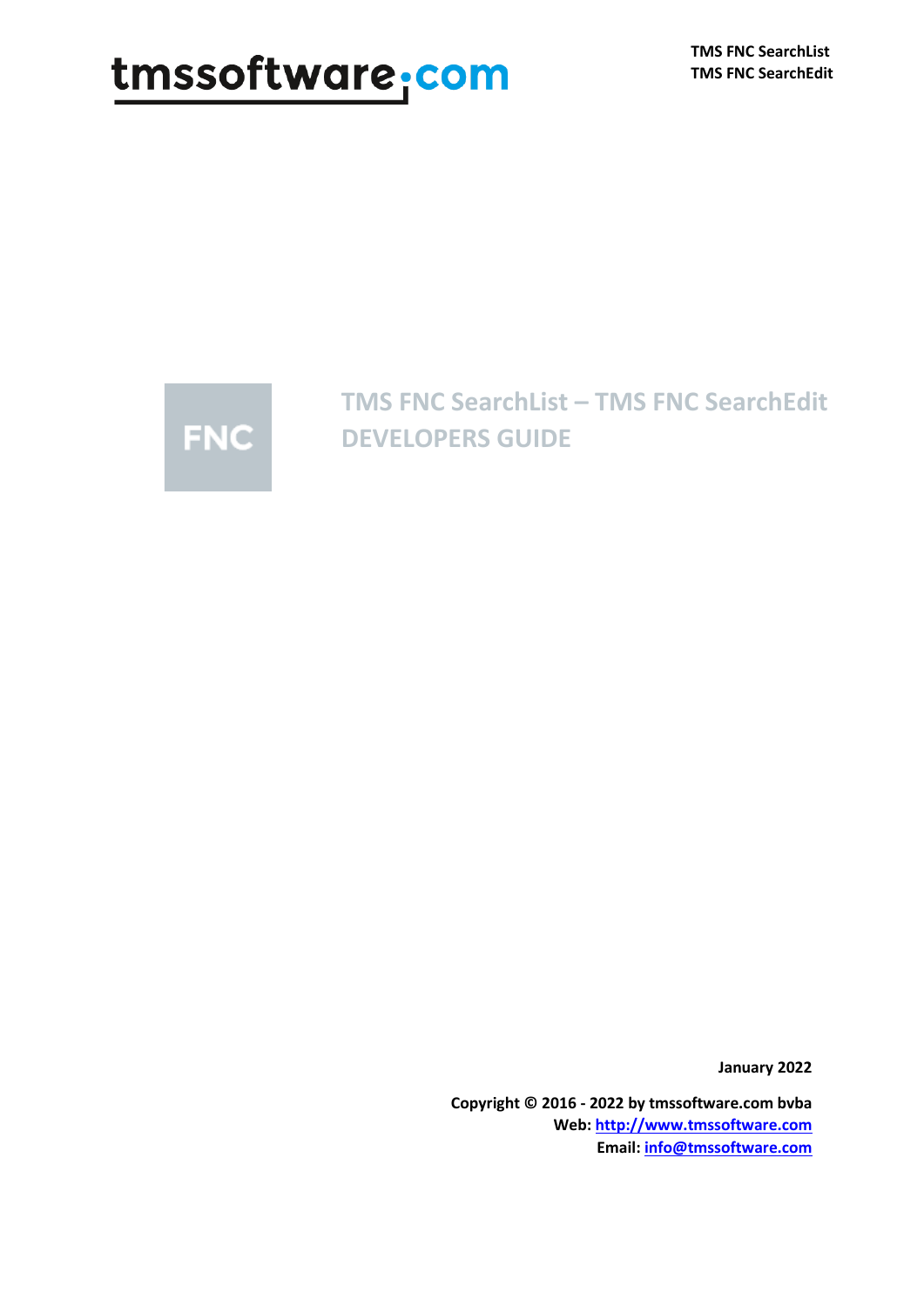### TTMSFNCSearchList & TTMSFNCSearchEdit

### **Introduction**

TTMSFNCSearchList is a list control that has built-in support to display information in multiple columns, it can display images along with text and an item caption and description text and it can show custom drawn items as well. Along with items, it has optional support for categories and items can be displayed grouped into categories. The main feature is that a search can be performed on the list, the matching text from a search can be highlighted and items are filtered automatically that match the search criteria. TTMSFNCSearchEdit is basically an edit control with a dropdown TTMSFNCSearchList and while typing in the edit control, a search/filter is performed in the dropdown TTMSFNCSearchList.

### **Architecture**

Data for the TTMSFNCSearchList or TTMSFNCSearchEdit is organized via the Items collection. An item can be a category header or a regular item. An item has a list of data objects per column. Other than this, there is a Columns collection that holds the number of columns in the list and the properties of each column. Finally, there is a categories property that optionally holds a list of categories. Each item can be assigned to a category and filtering is possible not only on text but also on category.



In this screenshot, we have a TTMSFNCSearchList with two columns. We see 5 items: 2 items of the category type and shown in gray as header for regular items. The regular items have data for 2 columns, one column is a column holding a picture, the other a caption and a description.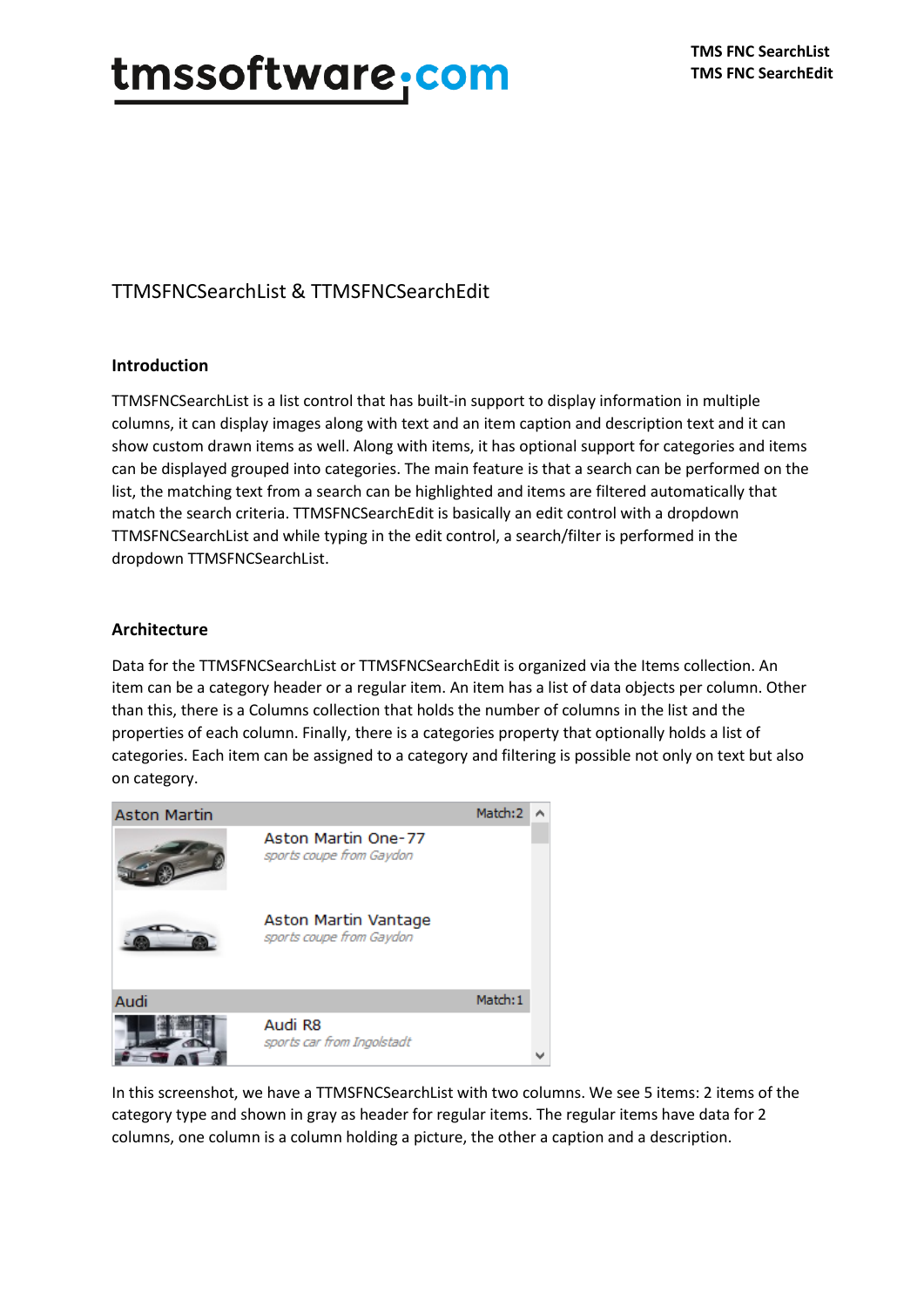### **The Columns, Items and Categories collections in detail**

#### **Columns**

TMSFNCSearchList.Columns is a collection of TColumnItem objects and the TColumnItem object has following properties:

Color: TColor Sets the background color of the column. When the color is clNone, the control's background color is used. ControlFont: Boolean

When true, the TTMSFNCSearchList.Font is used for the control as opposed to Columns[].Font

Font: TFont

Sets the font to use for the column. Only when Column[].ControlFont = false, this column font is used, otherwise the global control font is used.

Tag: NativeInt Generic tag property

Visible: Boolean When true the column is visible in the TTMSFNCSearchList

Width: integer Sets the width for the column

#### **Items**

Items is the collection that holds all items visible in the TTMSFNCSearchList, TTMSFNCSearchEdit dropdown. It is a collection of TSearchListItem objects with following properties:

CategoryID: integer

When a category is used, the numeric ID of the category is set via this CategoryID property. This refers to the ID of the category as added in the control's Categories collection.

Columns: TSearchColumnItems Collection of TSearchColumnItem objects holding the data for the various columns in the list

The TSearchColumnItem has following properties:

Caption: string Sets the caption text for an item's column.

Color: TColor

Sets the color of the item's column. Default this is clNone and uses the column's global background color. When different from clNone, just this column's item will use this background color.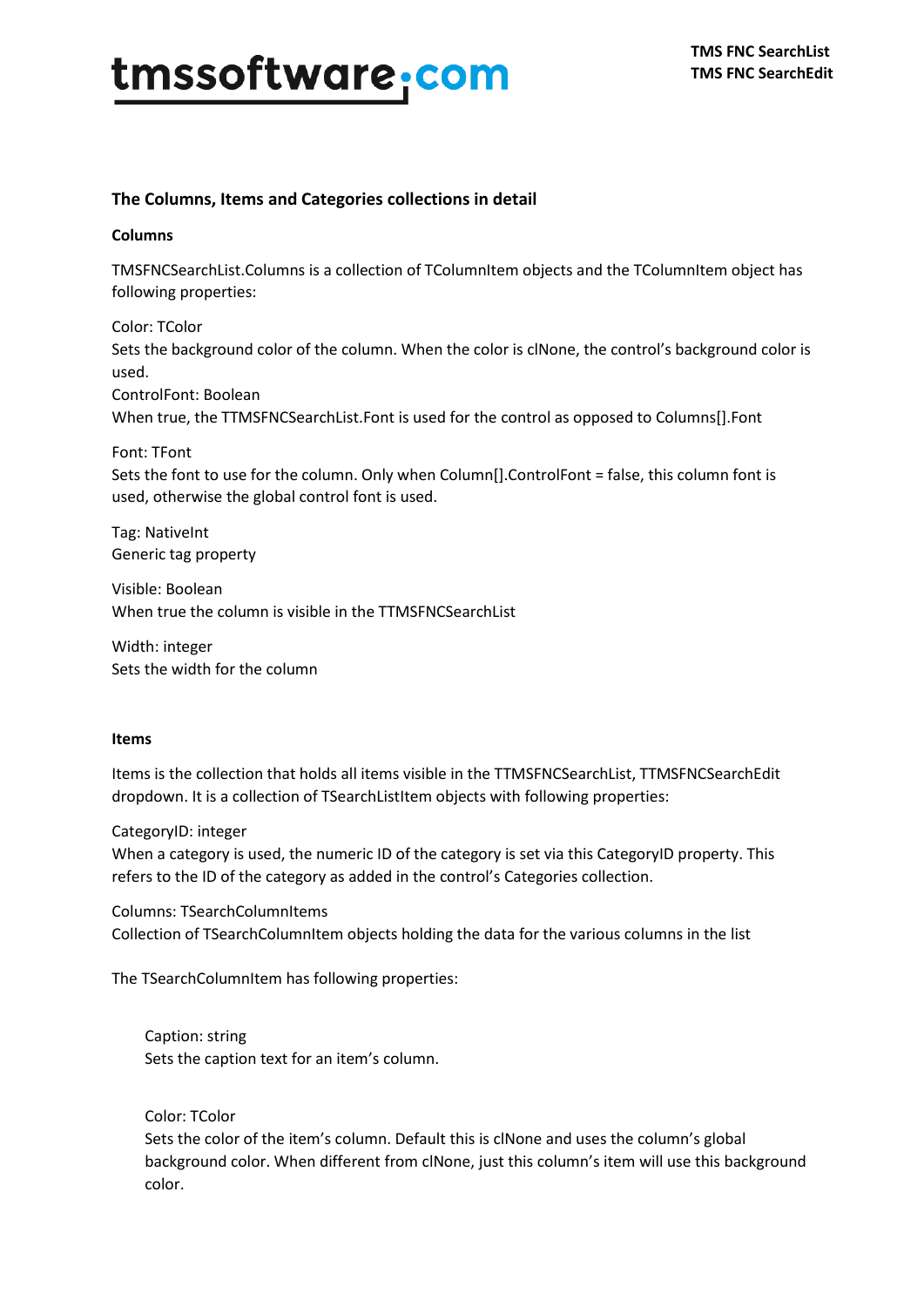Description: string Sets the description text, displayed under the caption for an item's column.

ImageIndex: Integer; Sets the index of the image in an associated imagelist if the column is supposed to display an imagelist image.

Picture: TPicture Sets the picture to be displayed in the item's column.

Shape: TColumnItemShape Sets the shape to draw for an item's column. It specifies whether the entire item's column backround is drawn in the background color or just a rectangle or left-side bar.

#### TextColor: TCcolor

Sets the text color of the item's column. Default this is clNone and uses the column's global font color color. When different from clNone, just this column's item will use this as font color.

#### ItemType: TSearchItemType

Is by default itItem or a regular search list item or set to itCategory to be displayed as a category header.

Tag: NativeInt Generic tag property

Note: to load a high number of items at once in the TTMSFNCSearchList or TTMSFNCSearchEdit, it is recommended to use

TMSFNCSearchList.BeginUpdate; // add high amount of items here TMSFNCSearchList.EndUpdate;

#### **Categories**

This is a collection of categories the list can hold. Categories can be filtered on. Each category in the categories list has an ID and this ID can be assigned to an item's CategoryID property.

The TCategoryItem properties are:

Caption: string

Text description of the category, used optionally to display in the category popup menu for the TTMSFNCSearchEdit control or along with the items in the list.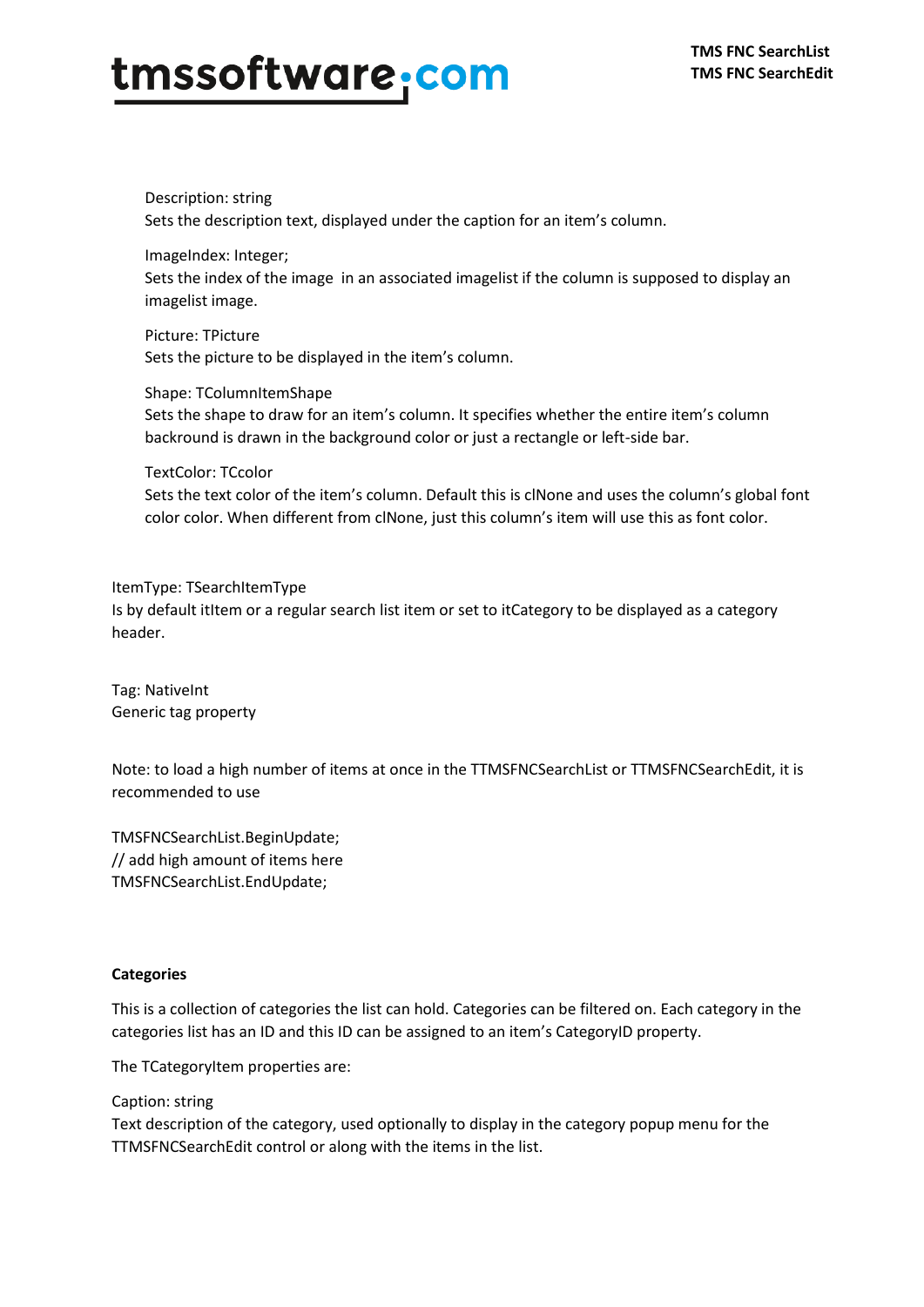Filter: Boolean When true, all items with the category ID set to ID will be filtered, i.e. not displayed in the list.

ID: Integer Sets the unique category ID.

### **Performing filtering**

The TTMSFNCSearchList.FilterCondition property controls the actual filtering of data in the list. It determines in what columns what data must match to retain or filter an item. The FilterCondition class has following properties:

AllColumns: Boolean

When true, a search for text match is done in all columns of the item

### AutoSelect: Boolean

When true, the first matching item during a search will be automatically set in selected state in the list.

CaseSensitive: Boolean Determines whether a search for a text match in the items is done with or without case-sensitivity

Categories: Boolean

When true, only items from the Categories collection where Filter = false are retained for display in the list.

### CategoryItems: Boolean

When true, category items are also involved in the filtering process. When true, this means that category header items will also be automatically removed from list display when the category item does not match the search criteria. When false, the category items will always be retained and thus displayed.

Column: integer

Sets the column for which to check for a match. When AllColumns = false, a text search is only performed in the column with the index determined by this propery.

### FilterData: TFilterData

Defines in what part of the column's item data to search for a match. This can be: the item's column caption, its description or both.

### FilterType: TFilterType

This defines how the text match should be applied. The following options exist:

mText: item is retained when the text is found in any part of the text

mStartWord: item is retained when the text is found at the start of the item's column text mEndWord: item is retained when the text is found at the end of the item's column text mEntireWord: item is retained when there is a match on an entire word only with the item's column text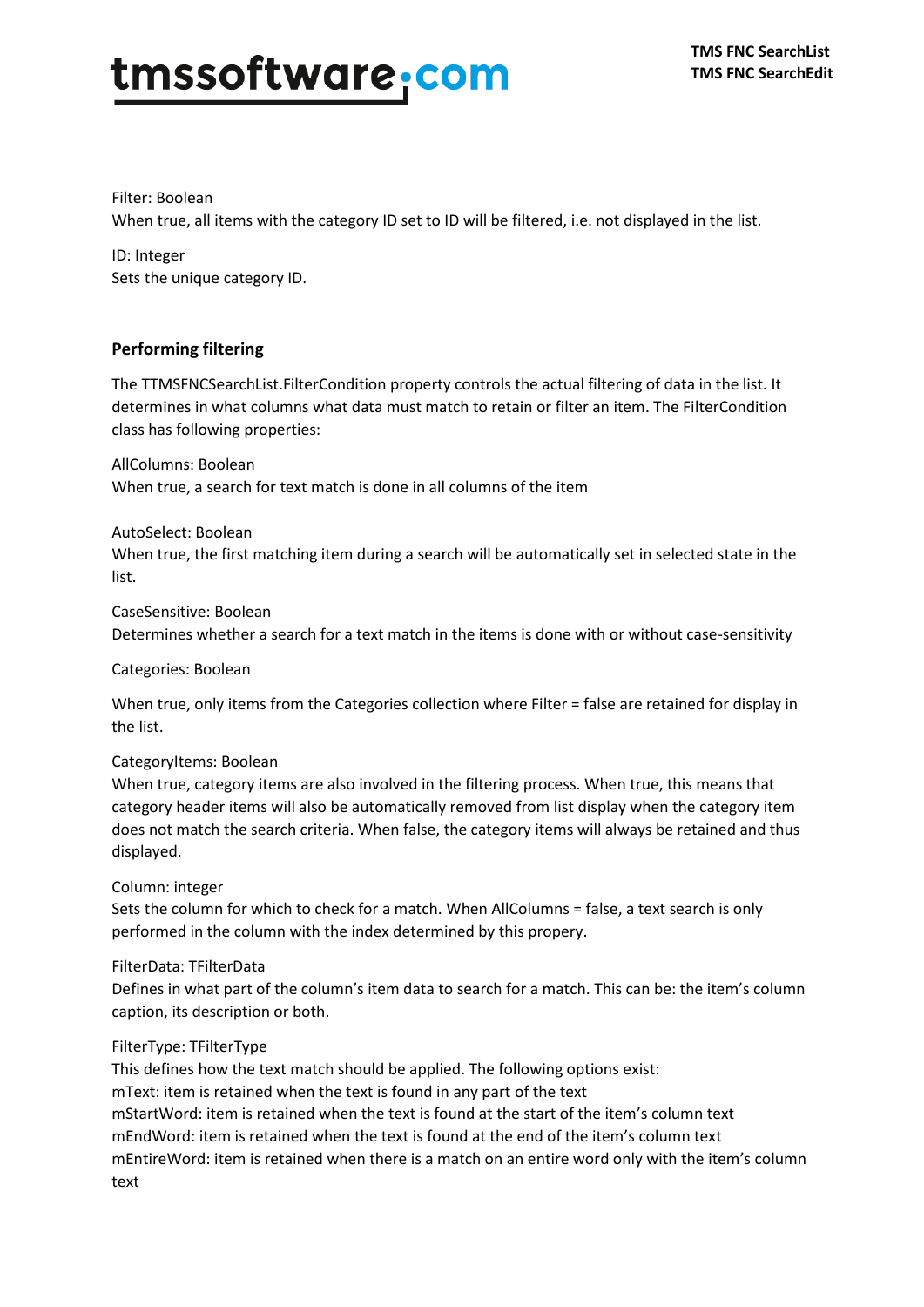#### MaxCategoryItems: Integer

When different from -1, this sets an upper limit to the nr. of items to be retained for display from the matching items. When the setting is -1, all matching items are displayed. When the setting is 10 for example, even when there are 100 matching items, only the first 10 will be displayed.

Text: string Sets the text to search for.

When the filter conditions have been set or updated, simply call:

TMSFNCSearchList.IUpdateFilter and a new filtering based on the new settings will be performed.

To remove a filter, call:

TMSFNCSearchList.ClearFilter.

#### **Appearance**

Various settings are available to control the appearance of the items in the search list or the dropdown from the TTMSFNCSearchEdit.

First there is the height of items. As there are two types of items: regular items and category items, there is a property to control the height for both types of items separately:

ItemHeight: sets the height of regular items

CategoryItemHeight: sets the height of category items

The Appearance class property has following properties to further control the appearance of the items:

BandColorEven: TColor Sets the color for even items in the list when banding is enabled

BandColorOdd: TColor Sets the color for odd items in the list when banding is enabled

Banding: Boolean When true, BandColorEven / BandColorOdd colors are used as background color for even/odd items

CategoryColor: TColor Sets the background color of category items

CategoryControlFont: Boolean When true, category items use the control's font, when false, it uses the font set by CategoryFont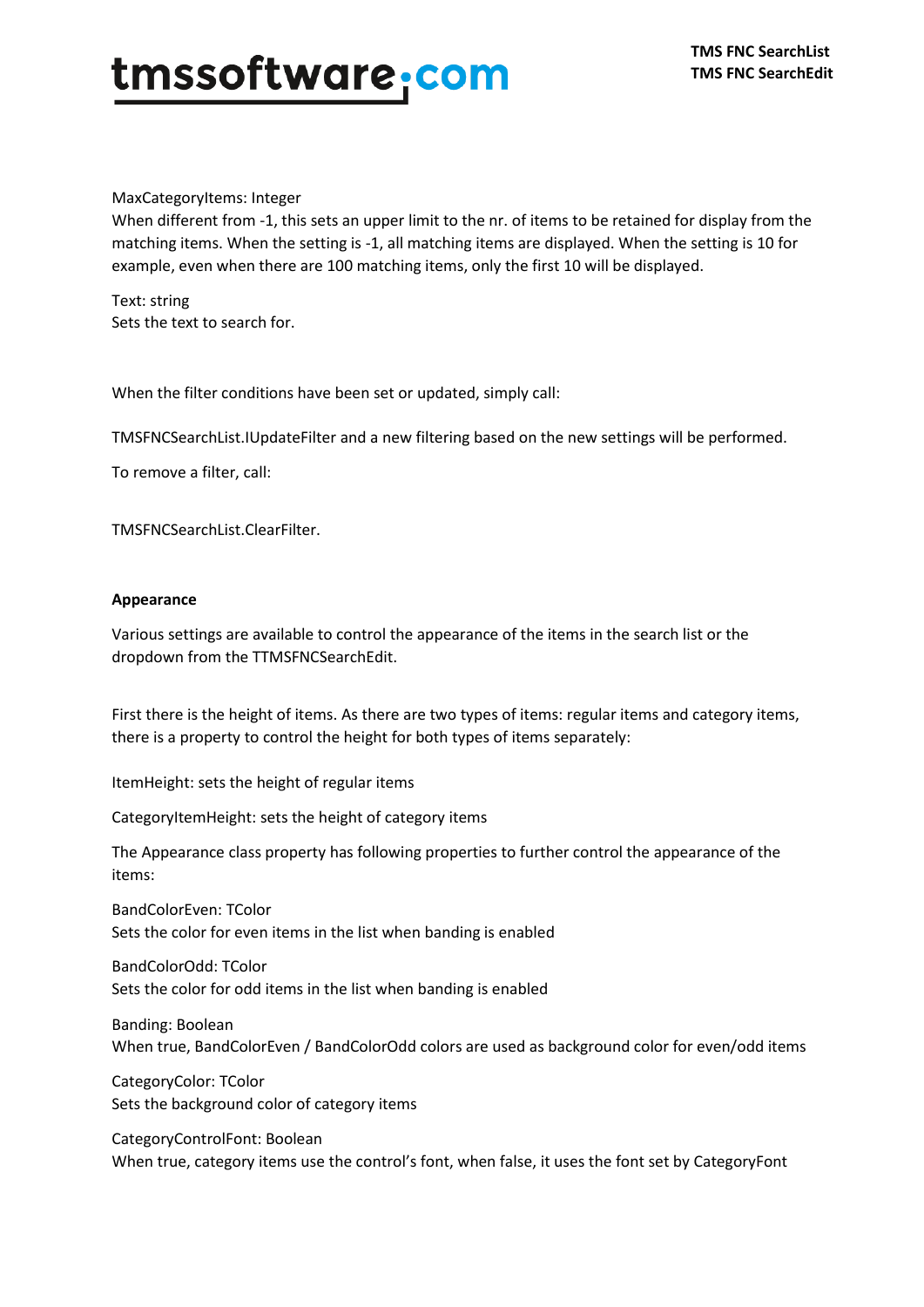# tmssoftware.com

CategoryFont: TFont Sets the font to be used by category items when CategoryControlFont = false

DescriptionControlFont: Boolean When true, description text of items use the control's font, when false, it uses the font set by DescriptionFont

DescriptionFont: TFont Sets the font to be used by the description in items when DescriptionControlFont = false

FilterCount: TFilterCount When set to fcShow, the number of matching items for a category is displayed in the category item. The number is shown right aligned in the category item and formatted with format FilterCountFormat

FilterCountFont: TFont Sets the font to use to show the filter count number right-aligned in the category items

FilterCountFormat: string

Holds the formatting specifier for the filter count number in the category item. %d designates the filter count number and the default value is set to '(%d)'.

HighlightColor: TColor

Sets the background color to use to highlight partial matching text in items. When the value is clNone, no background color is used.

HighlightFontStyle: TFontStyles Sets the font style to use to highlight partial matching text in items.

HighlightTextColor: TColor Sets the font color to use to highlight partial matching text in items. When the value is clNone, no font color is used.

ItemCategoryFont: TFont

Sets the font that is used to display the category name an item belongs to. The category name is derived from the Catogories collection's catergy Caption property based on the item's CategoryID property.

ItemCategoryFormat: string

Formatting specifier to display the category text with items when ShowItemCategory = true. %s designates the category name. The default ItemCategoryFormat is 'in %s'

SelectionColor: TColor Sets the background color of the selected item in the list

SelectionTextColor: TColor Sets the font color of the selected item in the list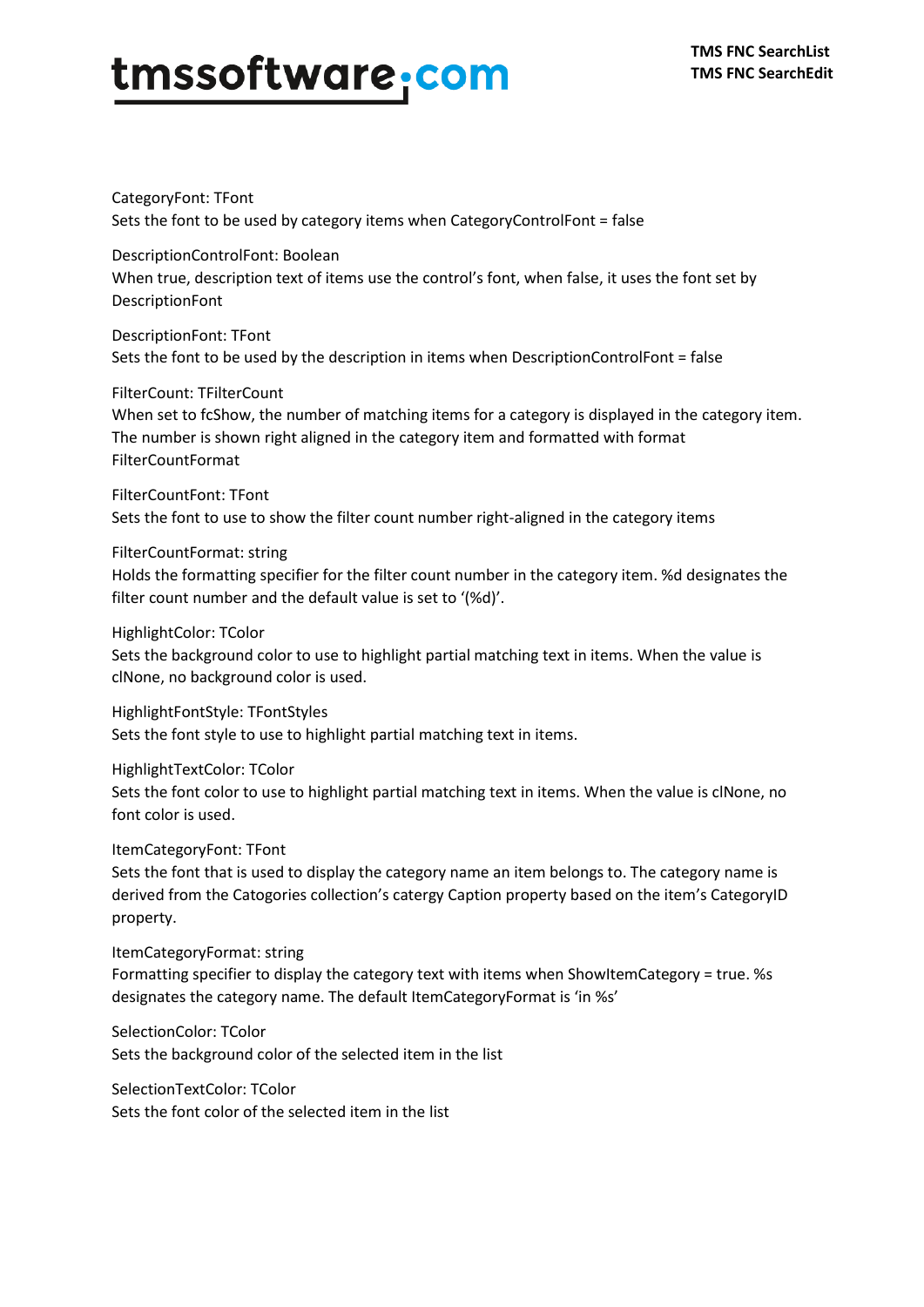Example 1:

This is a search list with banding enabled. There is only one column. The number of items remaining after filtering, the filtercount is displayed in the first category item. The filter type is set to mStartWord and HighLightColor is set to clGreen:

| в                 | (863) |  |
|-------------------|-------|--|
| <b>braaksma</b>   |       |  |
| <b>brab</b>       |       |  |
| brabagious        |       |  |
| <b>brabant</b>    |       |  |
| <b>brabanter</b>  |       |  |
| brabantia         |       |  |
| <b>brabantine</b> |       |  |
| brabantio         |       |  |
| brabazon          |       |  |

### Example 2

This is a dual column search list. Filterdata is set to fdAll to search also in the description. FilterCountFormat is set to 'Match:%d' to indicate the number of found items in the category header.



### Example 3

In this example, the items's first column shape is set to sRect and the text to 'DEV','IW','.NET',…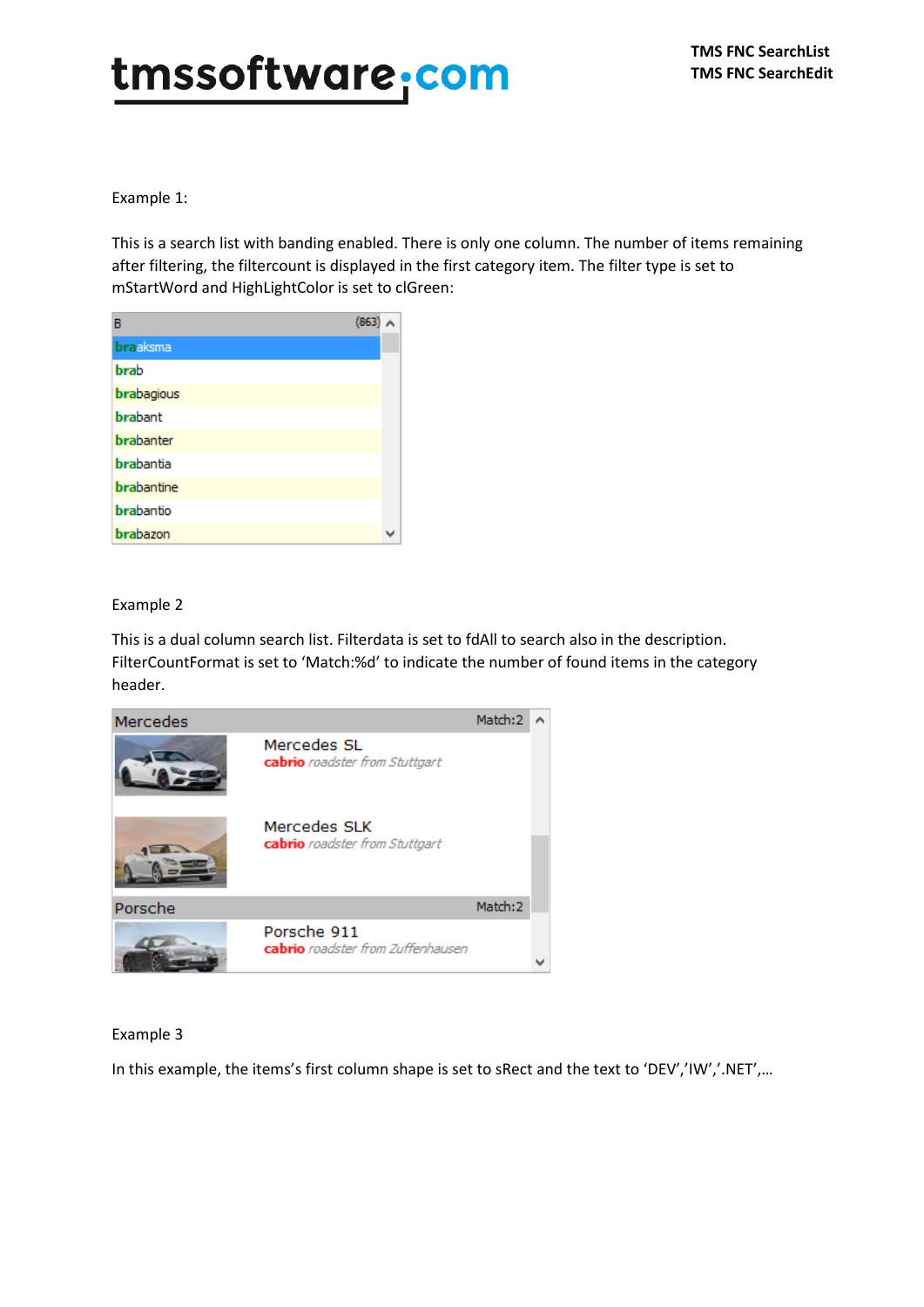

#### **Events**

Following events are specified to TTMSFNCSearchList, TTMSFNCSearchEdit:

OnDrawSearchItemColumn(Sender: TObject; AIndex, AColumn: Integer; ACanvas: TCanvas; ARect: TRect; ItemState: TItemState; var DefaultDraw: Boolean);

Event triggered to perform custom drawing of item's columns. It is triggered for each column within an item and the item is indicated by AIndex, the column by AColumn. Drawing can be done on the canvas ACanvas within rectangle ARect. The item's state, i.e. selected or not is returned and when DefaultDraw is set to false, no more default item drawing is done.

OnFilterItem(Sender: TObject; AItem: TSearchListItem; var Retain: Boolean);

Event triggered to perform custom filtering of items. When a new filter is started, this event is triggered for each item and to remove an item from the display, set the var parameter Retain = false.

OnGetSearchItemColumn(Sender: TObject; AIndex, AColumn: Integer; var ACaption, ADescription: string; var AImageIndex: Integer);

Event triggered to set the item's column text, description and image dynamically so a virtual search list is possible. This event is triggered for each column for each displayed item and the text, description can be returned via the ACaption / ADescription parameter respectively. The item's column image index can be returned via AImageIndex.